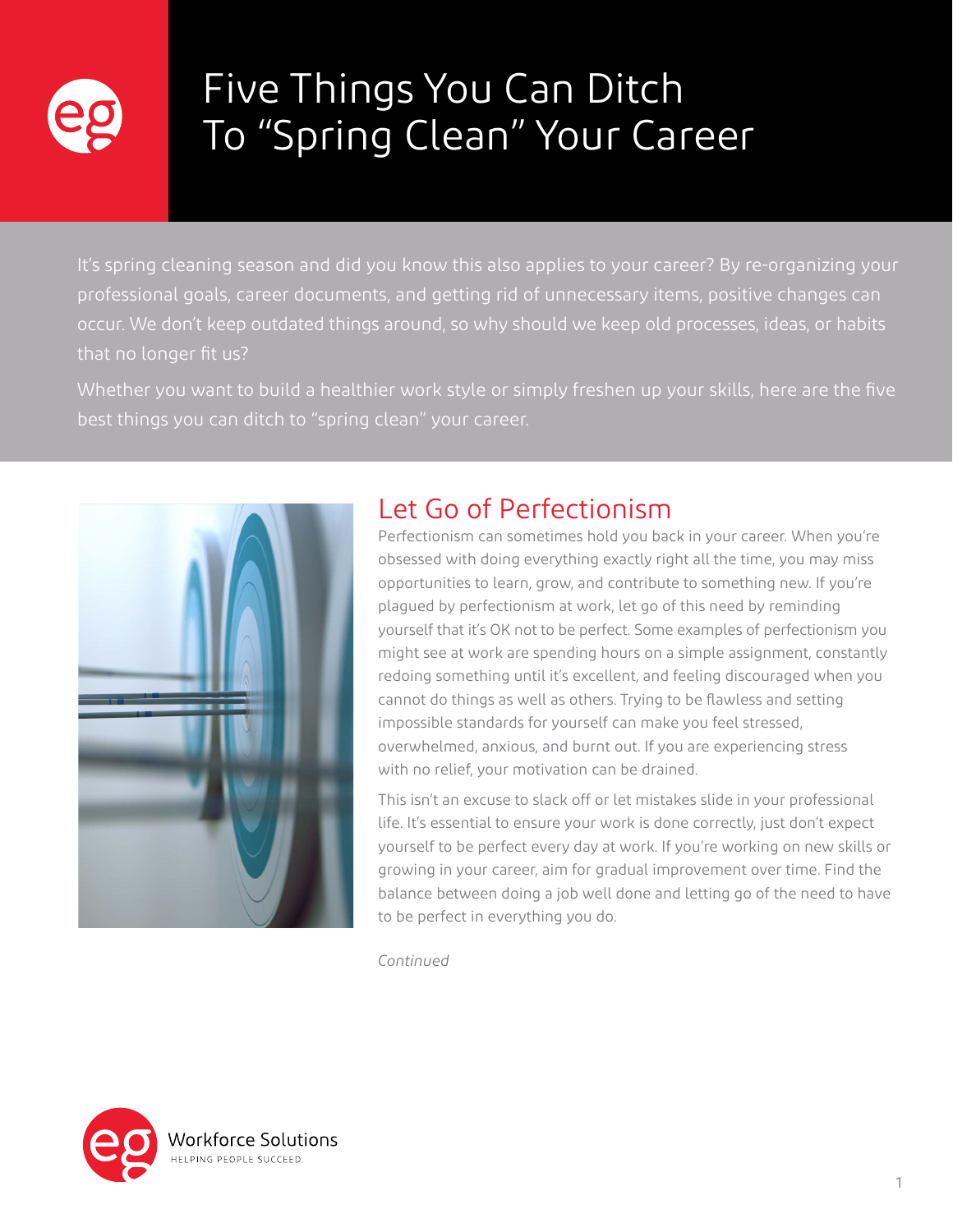

## Five Things You Can Ditch To "Spring Clean" Your Career





When you think about your work experience, skills, and accomplishments, focus on how they have helped you grow. Think about what new skills you have gained from your job, degree program, or other activities. Even if you don't need a new job now, cleaning out any irrelevant experience on your resume can be good as it allows opportunities to learn skills that better align with your goals. This also helps you network more, as any updates to your profile will enable opportunities for discussion.

If you are looking for a job that requires specific skills, you might want to consider updating your resume to include courses you have taken or information about other relevant work experiences. Your resume, LinkedIn profile, and other similar networks reflect your professional knowledge and skills. If they don't align with what you want to accomplish in your professional life, they can hurt your image and keep you from moving ahead on your career path.



### Stop Saying Yes to Everything

It can be hard to say "no" in a world that promotes over-commitment and over-scheduling. It's easy to say "yes" when someone asks you to do something, even if your schedule doesn't allow you to take on another task. You may not want to hurt someone's feelings or disappoint them, but you also don't want to waste your time on something that doesn't fit your priorities. We must choose what we say yes to and what we say "no" to with intention. The ability to say no is crucial to effective time management. Only you know what you have time for, so don't hesitate to decline a request if you need to focus on more critical tasks. When you need to say no, be polite and respectful. Say something like, "I'm sorry, but I have too much work today. I'll be able to help you another time," or "Now isn't a good time for me. I'll let you know if my schedule frees up."

It all comes down to simplifying, prioritizing, and focusing our attention on what matters most. Maybe you have a big project that will take up most of your time for several weeks. It's OK to decline coworkers asking for help on simple tasks politely. Just explain why you can't accept their request without feeling guilty about declining their offer.

*Continued*